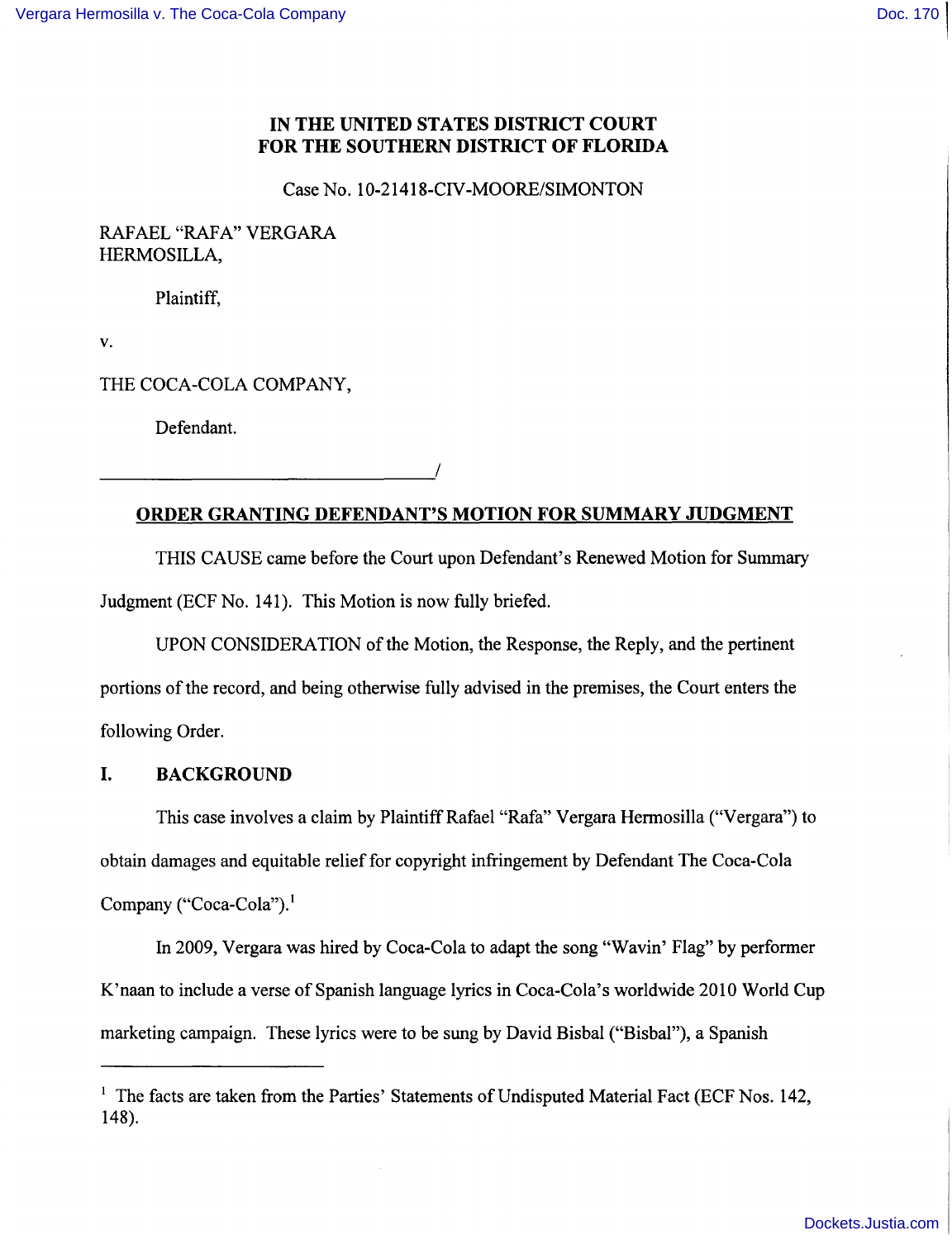language performer. Vergara's dealings were primarily with Jose Puig ("Puig"), the Vice-President of Marketing at Universal Music Latin America, who was working with Coca-Cola for the campaign. Around this time, Vergara, Puig and others discussed the possibility of Vergara receiving an adaptor's share<sup>2</sup> of the profits derived from the adaptation.

On November 17,2009, Vergara adapted the lyrics to Spanish. While in some places the adaptation was a literal translation, in other places Vergara altered the words significantly while attempting to respect the concept, rhythm and melody of the existing song. Over the following months, a version of Wavin' Flag was produced using both the Spanish lyrics and some of the original English lyrics. A video promoting Coca-Cola was also made using the new version of the song.

On February 26,2010, Vergara's request for an adaptor's share was denied. At that time, Vergara threatened to file a lawsuit to enforce his copyright of the lyrics. On March 4, 2010, Vergara told Coca-Cola that it could not use the adapted lyrics in his song unless he received an adaptor's share. That day, Puig and Vergara spoke on the phone regarding this dispute. During this conversation Puig asked Vergara to agree to relinquish any copyright interest in the work. Later that day, Vergara wrote an email to Puig seeking to resolve the dispute which stated in part:

[B]ecause I am a man of my word and honor, that is not moved by economic motives, my only request is that my credits are respected as producer and adapter of the Spanish version (that every time the name of any composer of this version appears, my name appears as adapter), and obviously the credits for the production that are detailed in the invoice sent for this production, which I have detailed below.

 $2$  An "adapter's share" is a portion of the songwriter's profits. Thus, possessing it would confer revenue but is irrelevant to the question of whether a copyright is possessed.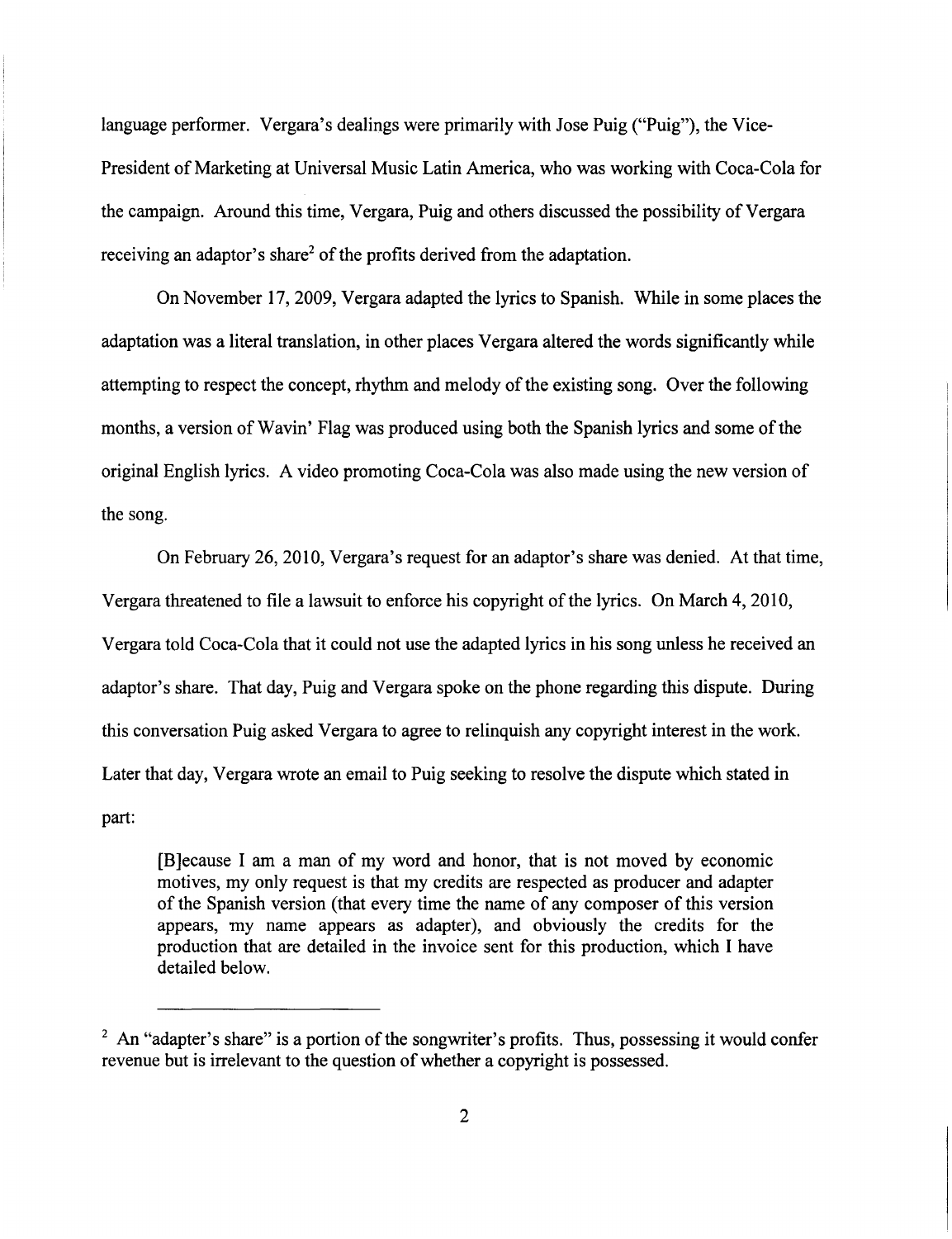For the adaptation, you may consider it a work for hire with no economic compensation to that respect. 1 believe what's legal is a dollar.

1 hope that this leaves clear what my work was and what my good intentions were from the beginning.

Email from Vergara to Puig (Mar. 4, 2010) (ECF No. 148-1) (English translation). Puig

responded to this email the next day with an email stating "Rafa, we are aware of your goodwill

from the beginning, and most of all, we are aware of how hard you had to work given the little

time we gave you. You can count on the credits on the track. 1 am resending you the contract."

Email from Puig to Vergara (Mar. 5,2010) (ECF No. 142-2) (English translation). Also that

day, Puig sent draft agreements to Vergara that did not contain a provision for Vergara receiving

credit.

**I** 

1

I I

I

On March 8, 2010, Vergara sent another email to Puig stating,

1 appreciate your sending me the contracts. However, my proposal was clear and it was just that, a proposal, since you requested my help because you knew things had not been done right. My only request regarding said proposal was a series of things that are not included in what you sent me. Moreover, nothing of what 1 proposed to you is included in the contracts.

1 want you to know I'm very upset and rather disappointed, because my proposal was based more on our friendship than anything else, and what 1 got does not honor the agreements.

Taking into account the above, 1 hereby inform you that the proposal of last Friday from which the contracts would supposedly derive is revoked as of now and without effect.

See Email from Vergara to Puig (Mar. 8,2010) (English translation) (ECF 22-6). Also that day,

Puig responded in an email stating, "I did not review the contracts. 1 will review them with the

attorney right away and make any necessary changes. I'm sorry." See Email from Puig to

Vergara (Mar. 8,2010) (English translation) (ECF No. 22-6).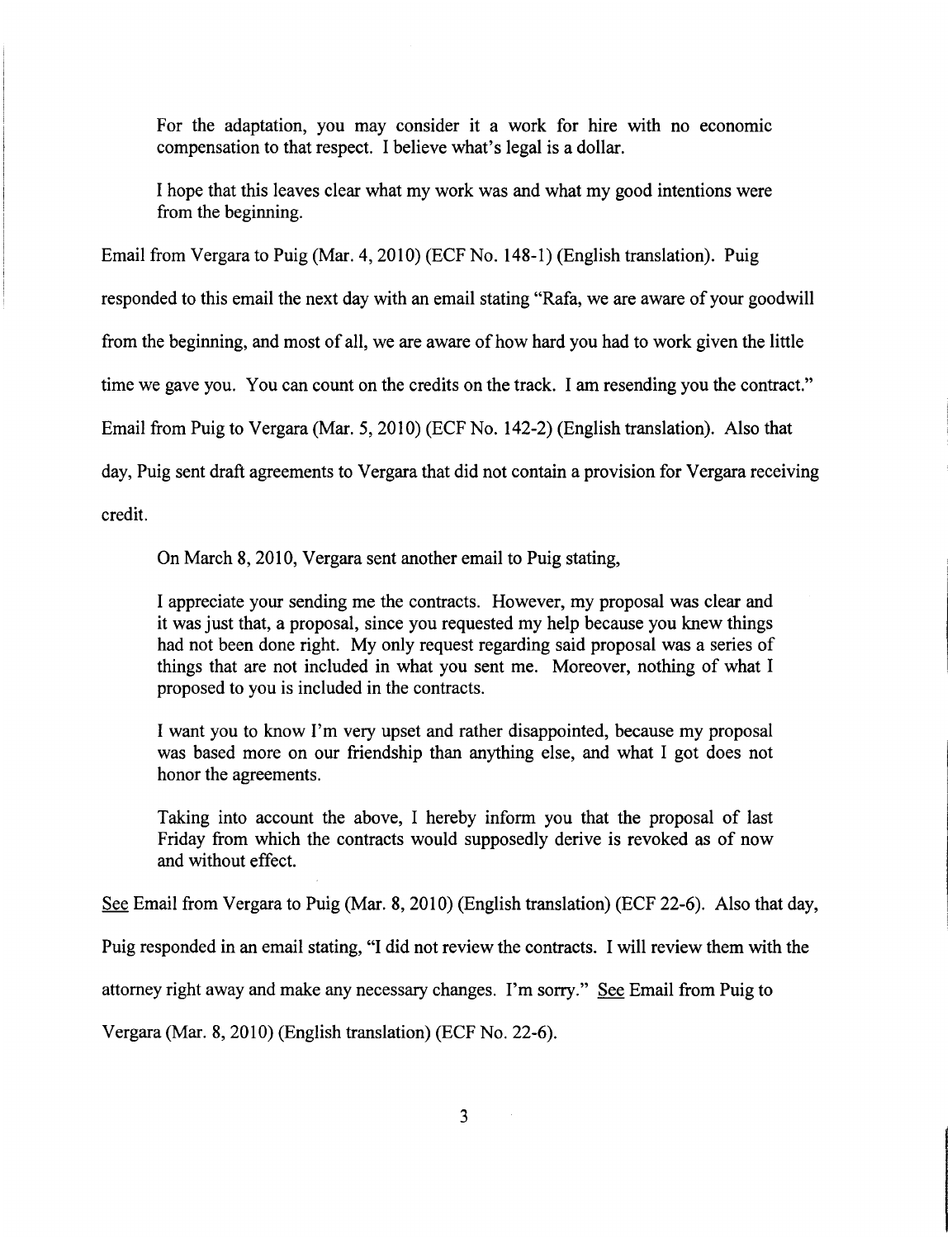Shortly thereafter, this lawsuit commenced. Vergara's current Complaint alleges Coca-Cola's usage violates the Copyright Act, 17 U.S.C. § 501, et aI, and thus Vergara is entitled to actual and statutory damages (Count I); Coca-Cola's profits (Counts II & III), and a permanent injunction (Count IV). Vergara claims he is entitled to worldwide relief.

#### II. STANDARD OF REVIEW

The applicable standard for reviewing a summary judgment motion is stated in Rule 56(c) of the Federal Rules of Civil Procedure:

The judgment sought should be rendered if the pleadings, the discovery and disclosure materials on file, and any affidavits show that there is no genuine issue as to any material fact and that the movant is entitled to judgment as a matter of law.

Summary judgment may be entered only where there is no genuine issue of material fact.

Twiss v. Kury, 25 F.3d 1551, 1554 (11th Cir. 1994). The moving party has the burden of meeting this exacting standard. Adickes v. S.H. Kress & Co., 398 U.S. 144, 157 (1970). An issue of fact is "material" if it is a legal element of the claim under the applicable substantive law which might affect the outcome of the case. Allen v. Tyson Foods, Inc., 121 F.3d 642, 646 (11th Cir. 1997). An issue of fact is "genuine" if the record taken as a whole could lead a rational trier of fact to find for the nonmoving party. Id.

In applying this standard, the district court must view the evidence and all factual inferences therefrom in the light most favorable to the party opposing the motion.  $\underline{Id}$ . However, the nonmoving party "may not rest upon the mere allegations or denials of the adverse party's pleading, but the adverse party's response, by affidavits or as otherwise provided in this rule, must set forth specific facts showing that there is a genuine issue for trial." Fed. R. Civ. P. 56(e). "The mere existence of a scintilla of evidence in support of the [nonmovant's] position will be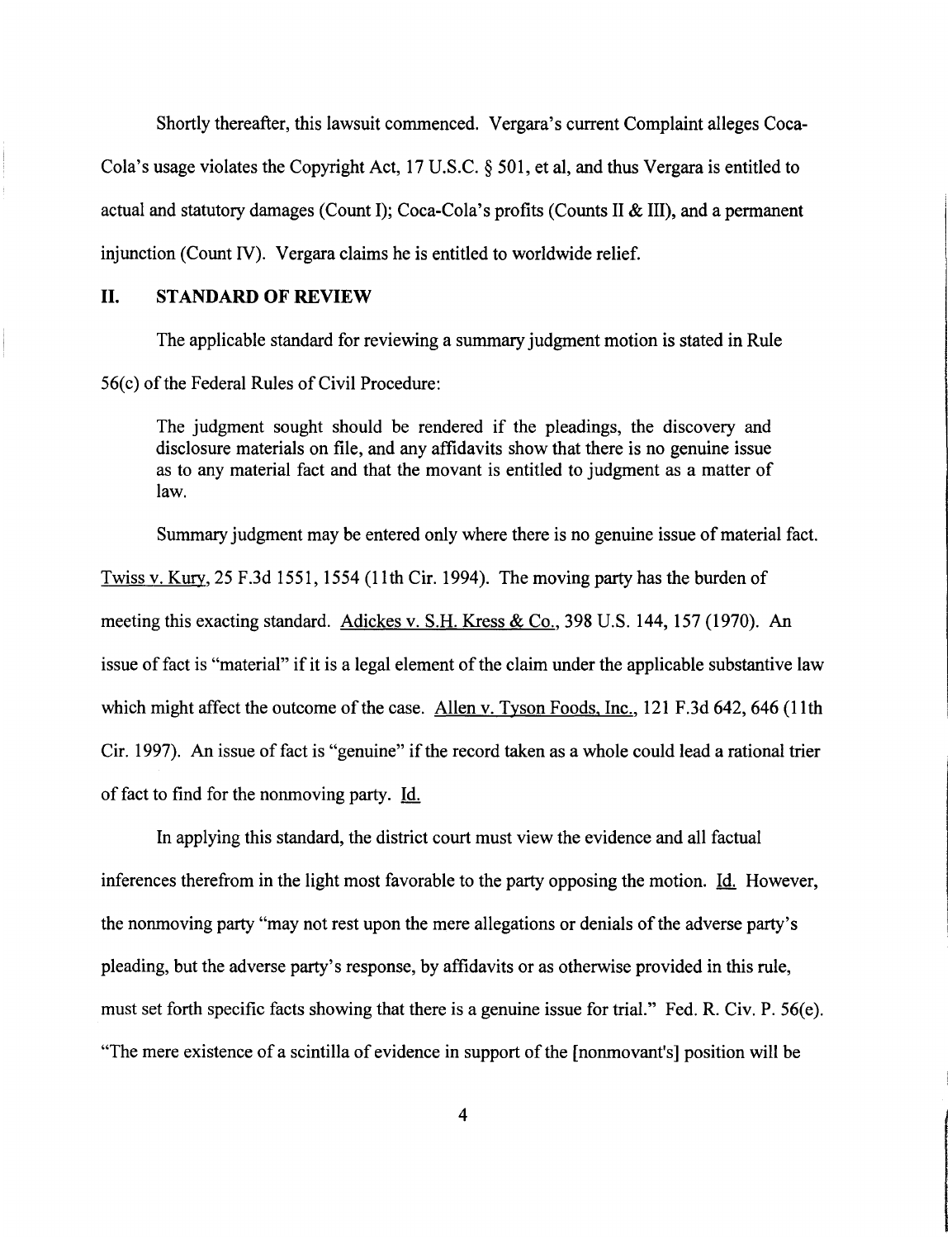insufficient; there must be evidence on which the jury could reasonably find for the [nonmovant]." Anderson v. Liberty Lobby, Inc., 477 U.S. 242,252 (1986).

# **III.** ANALYSIS

Coca-Cola claims that Vergara assigned his copyright interest in the adapted "Wavin' Flag" lyrics to Coca-Cola.

A copyright interest can be conveyed by a signed writing. 17 U.S.C. § 204. "[T]he chief purpose of section 204(a), (like the Statute of Frauds), is to resolve disputes between copyright owners and transferees and to protect copyright holders from persons mistakenly or fraudulently claiming oral licenses or copyright ownership." Imperial Residential Design, Inc. v. Palms Dev. Group, Inc., 70 F.3d 96, 99 (11th Cir. 1995). "No magic words must be included in a document to satisfy  $\S 204(a)$ . Rather, the parties' intent as evidenced by the writing must demonstrate a transfer of the copyright." Dellacasa, LLC v. John Moriarty & Assocs. of Fla., Inc., No. 07-21659-CIV, 2008 WL 299024, at \*14 (S.D. Fla. Feb. 1, 2008) (quoting Radio Television Espanola, S.A. v. New World Enter., Ltd., 183 F.3d 922, 927 (9th Cir. 1999)). As Judge Kozinski phrased it:

Section 204's writing requirement is not unduly burdensome; it necessitates neither protracted negotiations nor substantial expense. The rule is really quite simple: If the copyright holder agrees to transfer ownership to another party, that party must get the copyright holder to sign a piece of paper saying so. It doesn't have to be the Magna Charta; a one-line pro forma statement will do.

Effects Assocs., Inc. v. Cohen, 908 F.2d 555,557 (9th Cir. 1990). Courts have found emails to constitute signed writings. See, e.g. Lamle v. Mattel, Inc., 394 F.3d 1355 (Fed. Cir. 2005); see also 15 U.S.C. § 7001(a)(1) ("a signature, contract, or other record relating to such transaction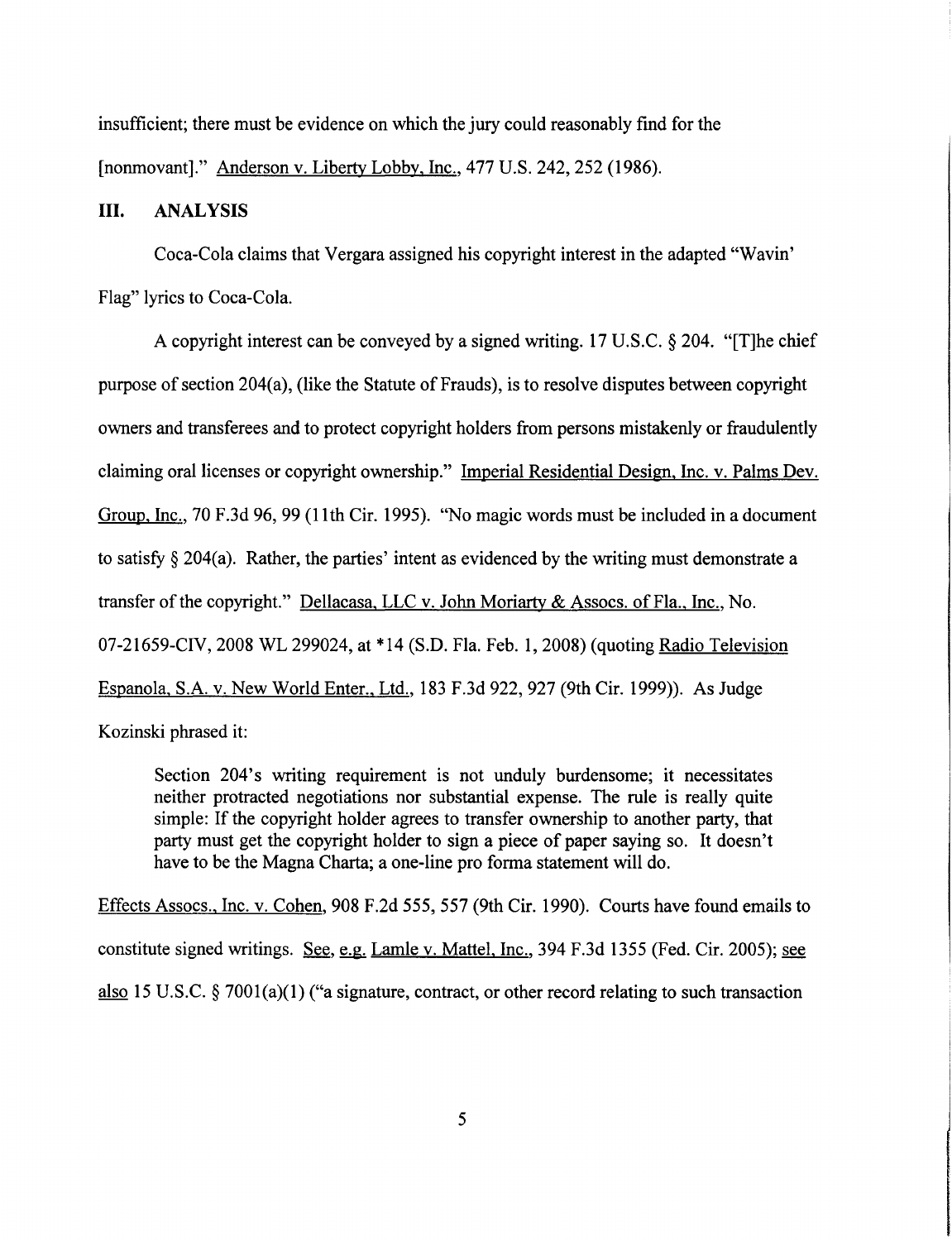may not be denied legal effect, validity, or enforceability solely because it is in electronic form").

Here, Vergara assigned the rights to his adapted lyrics. On March 4,2010, Vergara and Puig had a telephone conversation in which Puig asked that Vergara allow Vergara's adaptation work to be considered "for-hire" and that any copyright interest Vergara possessed be transferred. See Vergara Dep. at 232 (ECF No. 142-3). Later that day, in response to this conversation, Vergara agreed to sell his rights to the lyrics for a dollar so long as he receive credit for his contribution. Vergara himself characterized this as a "proposal" made in response to the proposal Puig made over the phone. See Vergara Dep. at 232-35. On March 5, Puig wrote to him saying "You can count on the credits on the track." Email from Puig to Vergara (Mar. 5,2010) (6:12 p.m.) (ECF No. 142-2, page 9 of 50); see also Vergara Dep. at 235. This is an unequivocal acceptance of Vergara's essential terms (his receiving credit) and at that moment the deal was made and irrevocable.<sup>3</sup> Puig's statement that "I am resending you the contract" does not alter the fact that an agreement had already been reached, as the essential terms of the contract had already been agreed on. See Lifecare Int'l., Inc. v. CD Med., Inc., 68 F.3d 429 (11 th Cir. 1995) ("Simply because the parties contemplated the drafting of a subsequent formal, written contract, does not denote that they did not intend to be bound immediately."); WrestleReunion, LLC v. Live Nation Television Holdings, Inc., 2009 WL 2473686, at \*5 (M.D. Fla. 2009) ("The relevant inquiry ... is whether the parties agreed to all essential terms and intended to be bound."); E. Air Lines, Inc. v. Mobil Oil Corp., 564 F. Supp. 1131, 1145 (S.D.

 $3$  Courts have found receiving credit to be adequate consideration to support a copyright assignment. See, e.g., Bernstein v. Glavin, 725 N.E. 2d 455, 461 (Ind. App. 2000).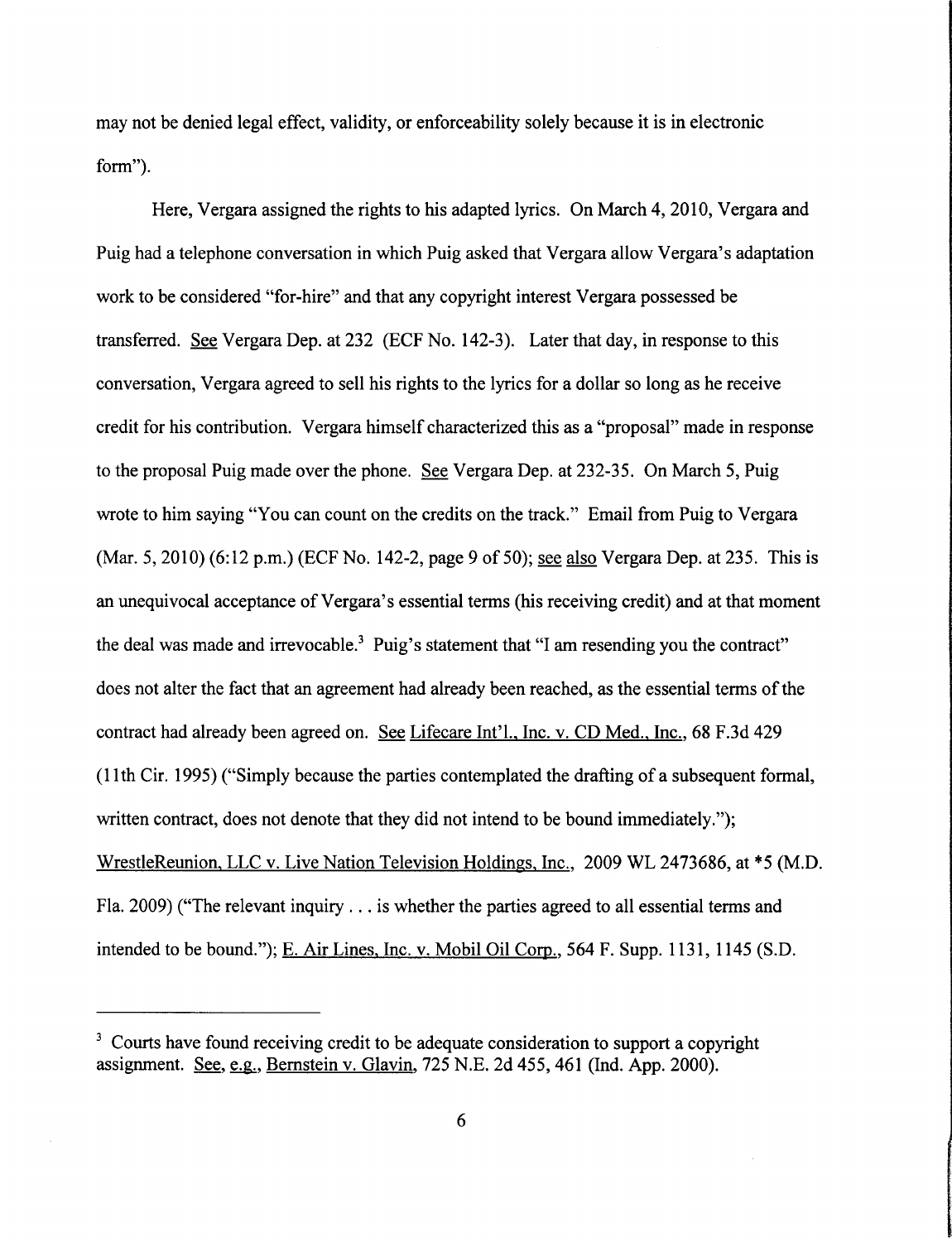Fla. 1983) ("If parties so intend, a contract is binding from the time it is made even though the parties also agree that a formal writing embodying its provisions will subsequently be prepared."). Thus, Vergara assigned his copyright interest to Universal (who, in turn, assigned the copyright interest to Coca-Cola). Therefore, because Coca-Cola cannot be sued based on a copyright interest it owns, Coca-Cola is entitled to summary judgment on all counts.

Vergara, in arguing otherwise, relies heavily on the formal contracts that were emailed to him several hours after the agreement was reached. These did not reflect the terms of the earlier emails. Email from Puig to Vergara (Mar. 5,2010) (7:03 p.m.) (ECF No. 142-2, page 11 of 50). While typically a counter-offer which is labeled an acceptance, but adds new terms, will not be binding, see Restatement (Second) of Contracts § 59 (1979), in this case a contract had already been formed by Puig's prior email. Thus, Puig's contracts only had the impact of an offer to modify an existing contract. Vergara rejected this offer, but this did not impact the initial agreement.<sup>4</sup>

Vergara also relies heavily on this Court's prior ruling granting a preliminary injunction. Vergara Hermosilla v. The Coca-Cola Co., 717 F. Supp. 2d 1297 (S.D. Fla. 2010). This reliance is misplaced. Findings "made at the preliminary injunction stage are often based on incomplete evidence." Thomas & Betts Corp. v. Panduit Corp., 138 F.3d 277, 292 (7th Cir. 1998). Here,

<sup>&</sup>lt;sup>4</sup> Similarly, in some cases, "[a] purported revocation of acceptance may [] affect the rights of the parties. It may amount to an offer to rescind the contract or to a repudiation of it, or it may bar the offeree by estoppel from enforcing it." Restatement (Second) of Contracts  $\S$  63, comment  $(c)$  (1979). Here, however, the proposed new contract does not suggest that if it is rejected, Universal would repudiate the earlier contract.